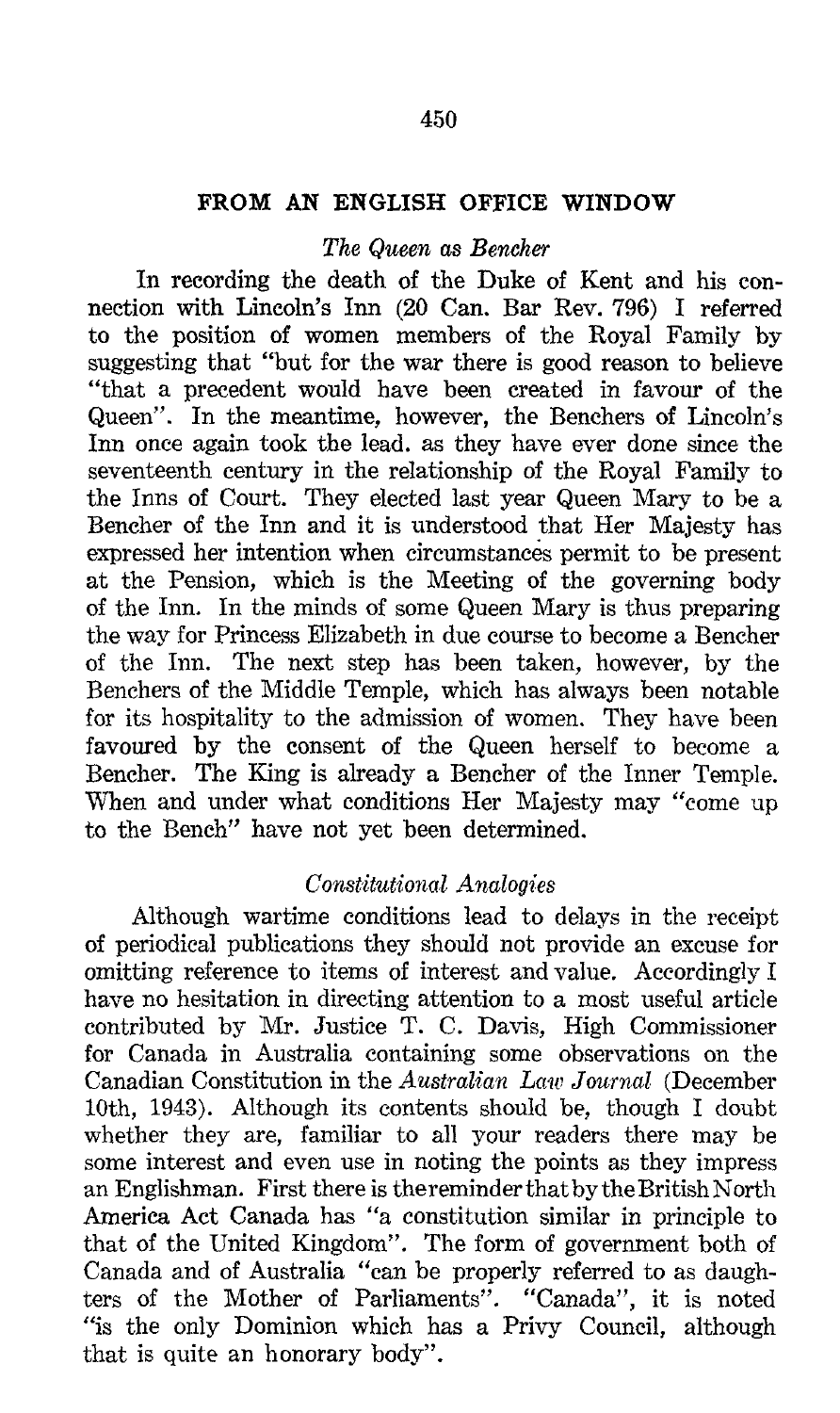Ŋ

Ó

The allocation of powers between the Central and Provincial Governments is then elucidated by the learned High Commissioner, who shows that Canada rejected the method of the United States, which was adopted by Australia in allocating the residue of legislative power to the states after enumerating the powers of the central legislature, although the British North America Act does actually contain two lists of enumerated powers. The discussion of this subject is particularly useful for an appreciation of Canada's action on the social security programme which is being followed fairly closely by some in this country.

The effect of war is seen in the War Measures Act of 1914 which compares closely with the National Security Act of 1939 of Australia and both are examples "of the delegation of exten sive legislative powers to the executive authority to pass emergency or wartime legislation which has taken place in all parts of the British Commonwealth".

# Dominion Status

After discussing Dominion and Provincial relations and the procedure for the interpretation of the Constitution, Mr. Justice Davis explains the position arising under the Statute of West minster which took immediate effect in Canada, South Africa and Ireland. It was not made operative in Australia until October, 1942 and still does not apply in New Zealand and Newfoundland. In a group of men with whom <sup>I</sup> have been studying the political problems of the Empire it has been interesting to note their difficulty in accepting this position and its inconsistency with plans for some super-national legislature either imperial or international in its scope. Nor do they appreciate that, in the words of the Judge, with "the development of Canada's status as a self governing country, having its own voice in international treaties and agreements, few treaties can now be described as 'between the Empire and foreign countries'" -in the words of s. 132 of the British North America Act. On the other hand Mr. Justice Davis, basing his observations on Attorney-General for Canada v. Attorney-General for Ontario, [1937] A.C. <sup>326</sup> states that "the Parliament of Canada has not acquired any further legislative powers through the development of the international position of Canada. Indeed because of the change in the form of treaties, the power to implement international agreements may have actually been reduced". That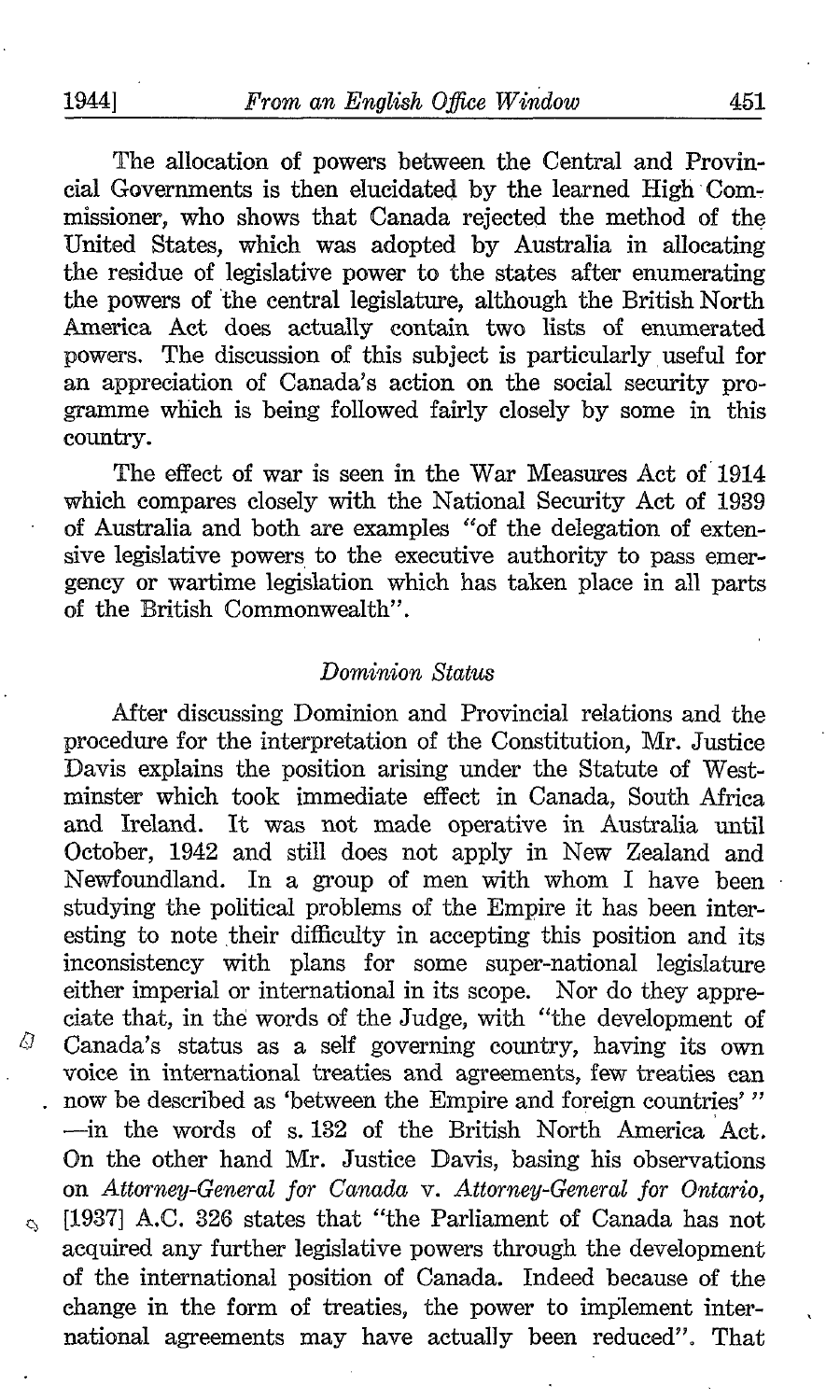looks like a problem primarily provided by a written constitution and one which may well claim sympathetic concern from an external observer.

When Britain declared war Australia and New Zealand automatically were at war and distinct action was thought to be unnecessary. Canada and South Africa declared war by separate acts and have "settled for all time the long debates among constitutional authorities whether the Dominions had the legal right of neutrality in a British war". It is good for us all to see exactly where we stand from a legal point of view and in a legal review it is necessary for us to do so. But as airmen from all the Dominions with our boys have protected me as a citizen of London resident within the sound of Bow Bells all through these years, <sup>I</sup> have a feeling that something transcending all laws binds this Empire together. Neither they, their sons or grandsons are likely to let anything separate them from my sons and their descendants in the hour of need for any of us, whatever may be the constitutional bonds or even barriers created by our statesmen and politicians.

## Law and Letters

The Lord Chancellor in opening a temporary library for the members of the Inner Temple in place of their wrecked building expressed a hope for a small volume which might be called "Selected Judgments" where the passages are chosen for their literary merit, their point and finish. Lord Simon gave as an example, though he admitted that he had not been able to find it in the Law reports, the opening sentences of a judgment attributed to Vice-Chancellor Bacon:-

"This case bristles with simplicity. The facts are admitted; the law is plain and yet it has taken seven days to  $try$  -one day longer than God Almighty required to make the world."

The Lord Chancellor's remarks gave occasion for an admirable leader on Law and Letters in the Times Literary Supplement in which tribute was paid to the "monumental eloquence" in Blackstone's Commentaries. There has never been another work to equal it and much of the community of thought which prevails on both sides of the Atlantic is due to its influence. Those were days when a knowledge of legal principles was necessary to a sound general education. There is need for something of the same kind at the present time. To a large extent it was